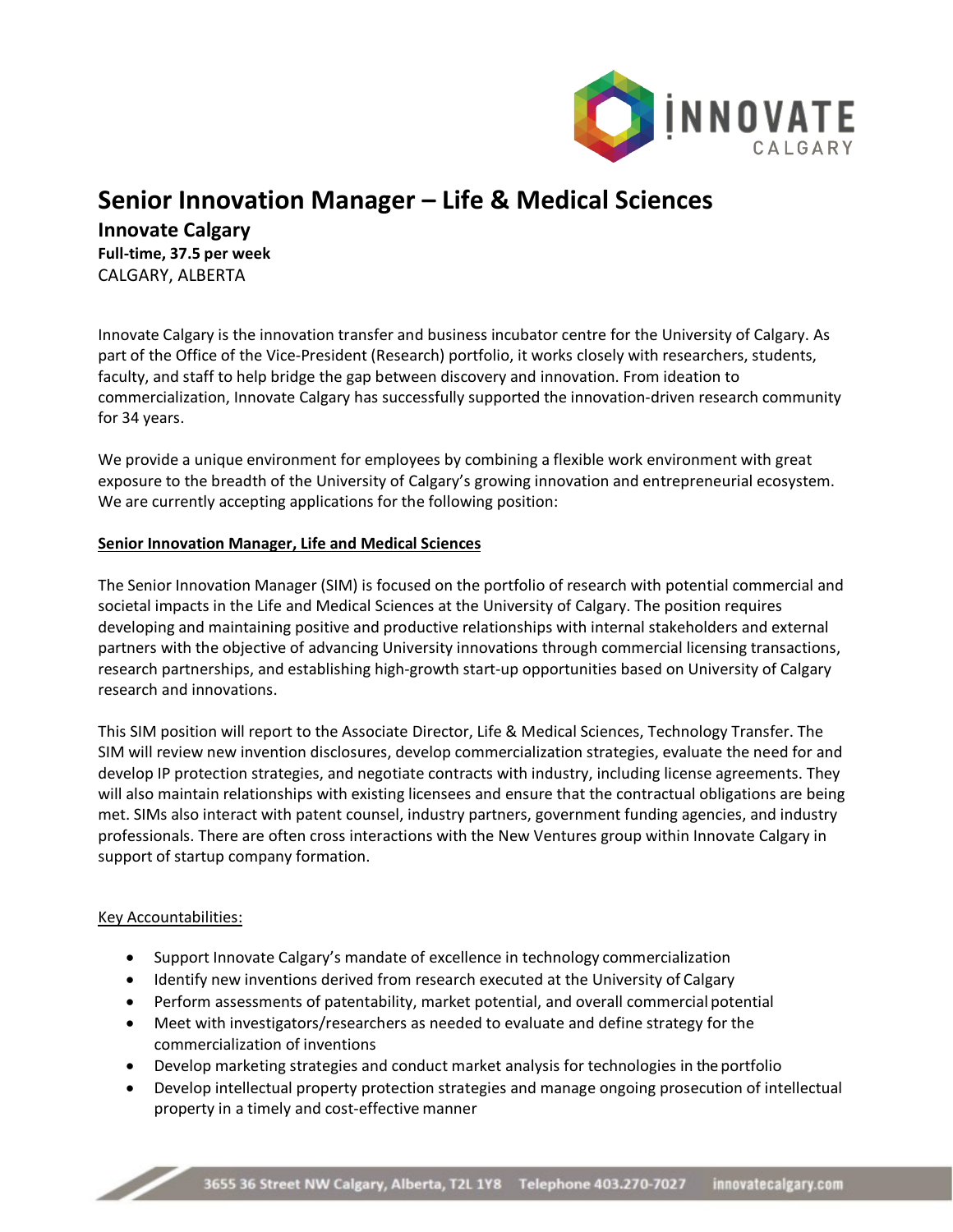

- Identify and initiate contacts with potential licensees
- Design and initiate commercialization strategies for each technology in the portfolio
- Negotiate and close license and equity agreements with industry partners and University startup companies
- Maintain and efficiently utilize all aspects of a technology and intellectual property project management database for each technology in the portfolio
- Other duties and responsibilities as assigned

### Personal Characteristics:

- Exceptional analytical abilities with an entrepreneurial mindset
- Strong interpersonalskills and ability to work collaboratively in an evolving environment with multiple stakeholders
- Excellent oral and written skills, specifically in communicating key metrics and data sets
- Proactive business relationship management skills with a commitment to the completion of projects
- Keen attitude and willingness to explore outside of the Senior Innovation Manager's area of expertise
- Ability to work with and organize large volumes of data and manage concurrent projects
- Outstanding time management skills and high attention to detail

### Skills & Qualifications:

 $\overline{\phantom{a}}$ 

- Ph.D. degree in a Life Science discipline
- Minimum of five years of experience in the field of technology transfer and commercialization, innovation, or related industry experience
- Demonstrated experience in negotiating and closing large-scale licensing deals and/or research partnership agreements
- Familiarity with CDN and US Patent law and managing a patent portfolio
- Influential communication skills (oral, written, and presentation) and client-relationship management skills
- Excellent negotiation skills in technology transfer, including an understanding of technology royalty rates, exclusivity, and field of use restrictions
- Experience working with University spin-out companies is considered an asset
- Excellent communication skills with the ability to exercise tact and diplomacy
- Excellent financial management skills with demonstrated ability to manage projects within budgetary restrictions
- Excellent technology marketing skills and business development skills
- Excellent project management skills with the ability to manage multiple projects with competing deadlines
- Ability to reconcile University and industry interests that are often divergent
- Ability to demonstrate initiative and exercise independent judgment